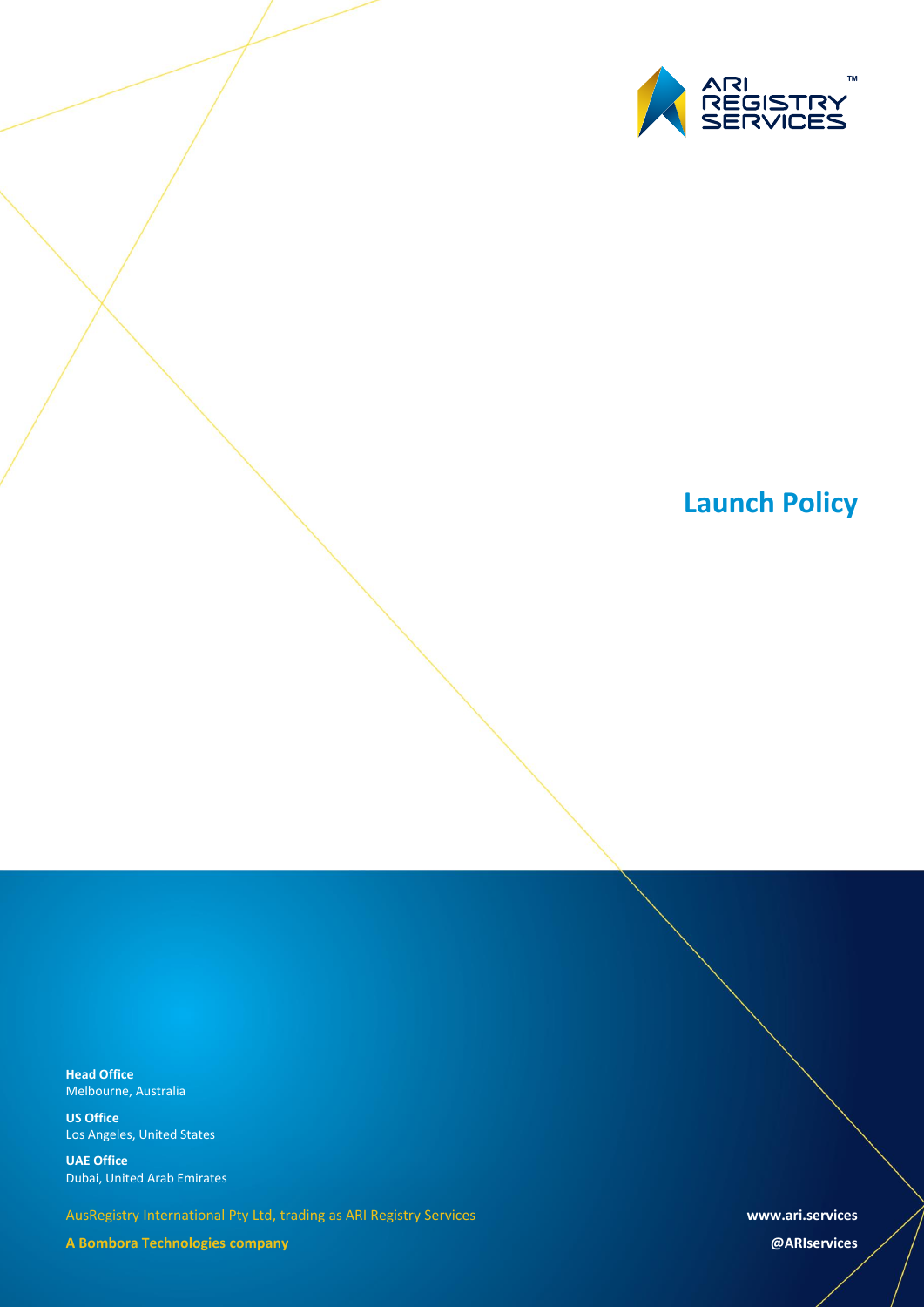This document is provided pursuant to the disclaimer provided on the last page.

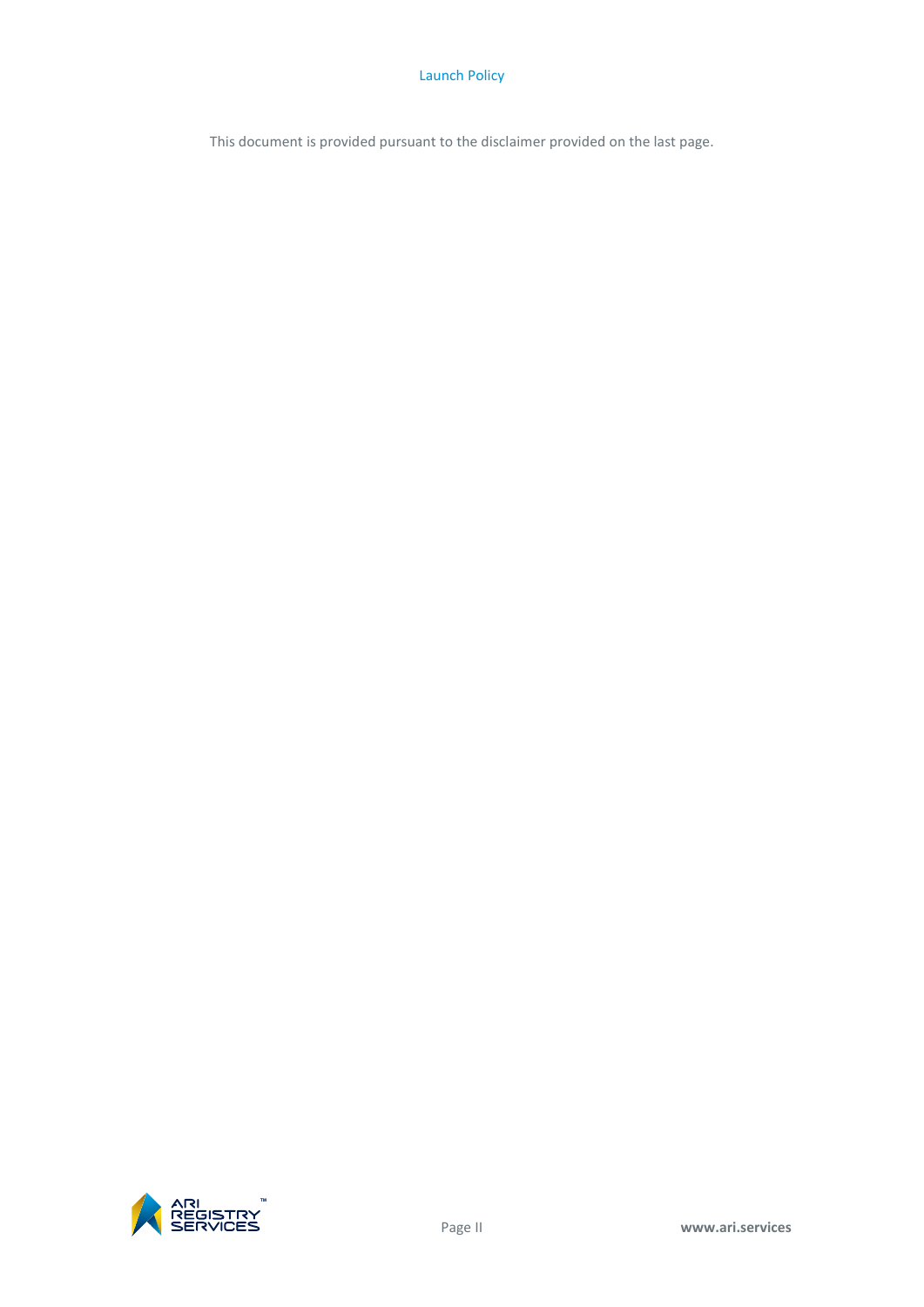# **Contents**

| $\mathbf{1}$            |     |  |  |  |  |
|-------------------------|-----|--|--|--|--|
| $\overline{2}$          |     |  |  |  |  |
| $\overline{\mathbf{3}}$ |     |  |  |  |  |
| $\overline{a}$          |     |  |  |  |  |
|                         | 4.1 |  |  |  |  |
|                         | 4.2 |  |  |  |  |
|                         | 4.3 |  |  |  |  |
| 5                       |     |  |  |  |  |

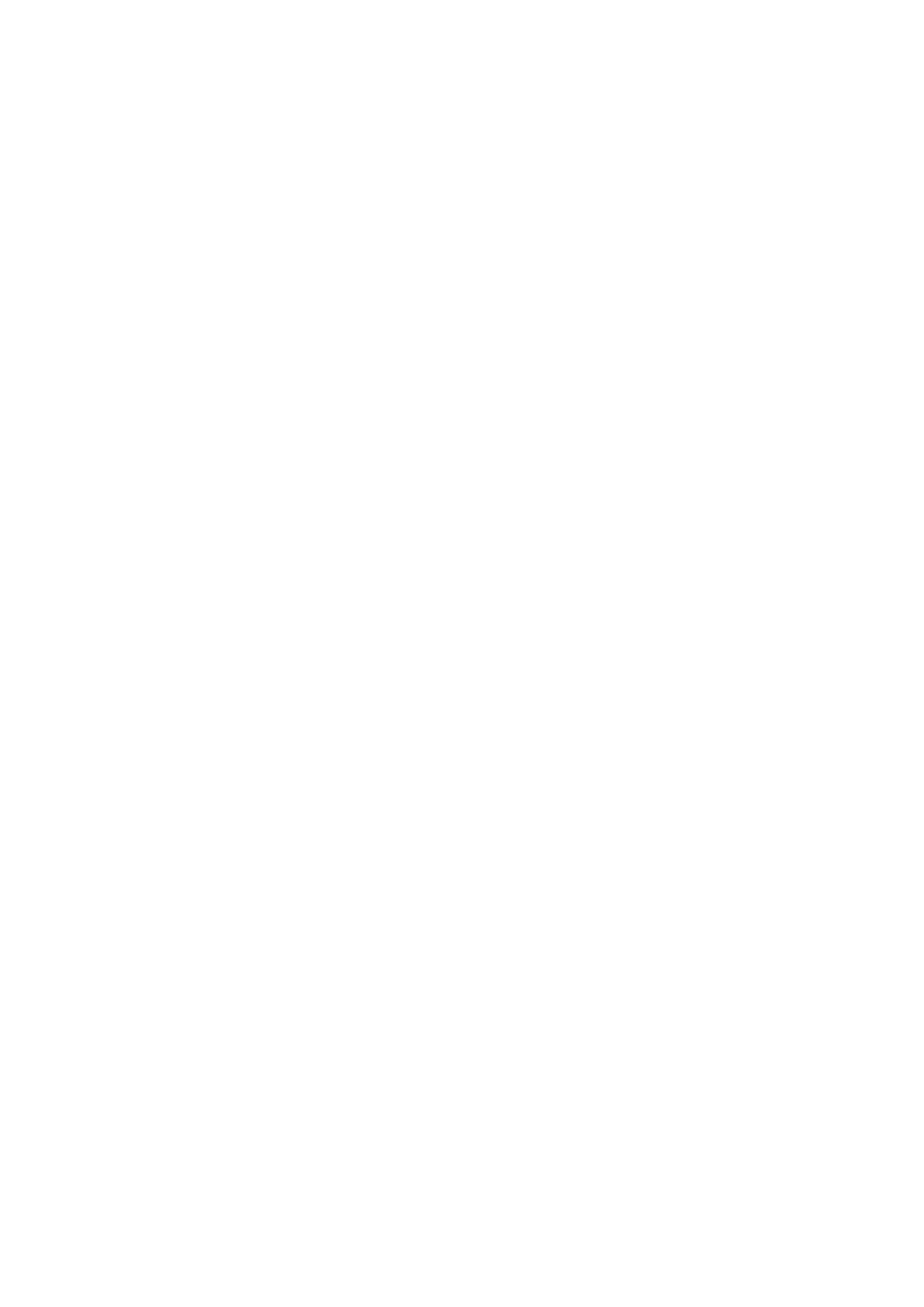# <span id="page-4-0"></span>**1 Definitions**

In this policy:

**Allocation** means the method by which a domain name is created and assigned to an Applicant; **Allocated** shall have a corresponding meaning.

**Applicant** means a natural or legal person, company or organisation in whose name an Application is submitted.

**Application** means the complete and technically correct request for a domain name, which complies with the Published Policies.

**Claims Notice** means a notice provided to an Applicant indicating that the applied for Label is a Trademark Match to a Trademark Record in the Trademark Clearinghouse.

**Claims Services** means the services that collectively provide:

- **Applicants with a Claims Notice; and**
- Trademark Holders, with a corresponding Trademark Record, with notice that a Label that is a Trademark Match to the Trademark Record is Allocated.

**Claims Period** means any period during which the Claims Services are provided.

**Eligible for Allocation** means a domain name that we have assigned, designated or otherwise earmarked to an Applicant following technical substantiation and conclusion of any applicable contention resolution mechanisms.

**General Availability** means the point in time following which requests to register a domain name may be received from any eligible party on a first come, first served basis.

**General Registration** means the point in time after the conclusion of the Sunrise Period in which domain names are generally available for registration by all interested parties that are qualified to register domain names in the TLD.

**ICANN** means the Internet Corporation for Assigned Names and Numbers, its successors and assigns.

**Label** means a string of characters used to form part of a domain name. The elements of a domain name and their composition are more fully described in our Registration Policy which can be found in the policy section at the following link:<http://nic.study/>

**Launch Program** means the Sunrise Period described in this document but does not include General Registration.

**Published Policies** collectively means:

- **those specifications and policies established and published from time to time by us or any** of our designated representatives; and
- **EXECT ANY ICANN Temporary Specifications or Policies and Consensus Policies or any Rights** Protection Mechanisms and associated rules, policies, requirements and procedures (as defined in our agreement with ICANN).

**Registrant** means a natural or legal person, company or organisation in whose name a domain name is Allocated in the TLD.

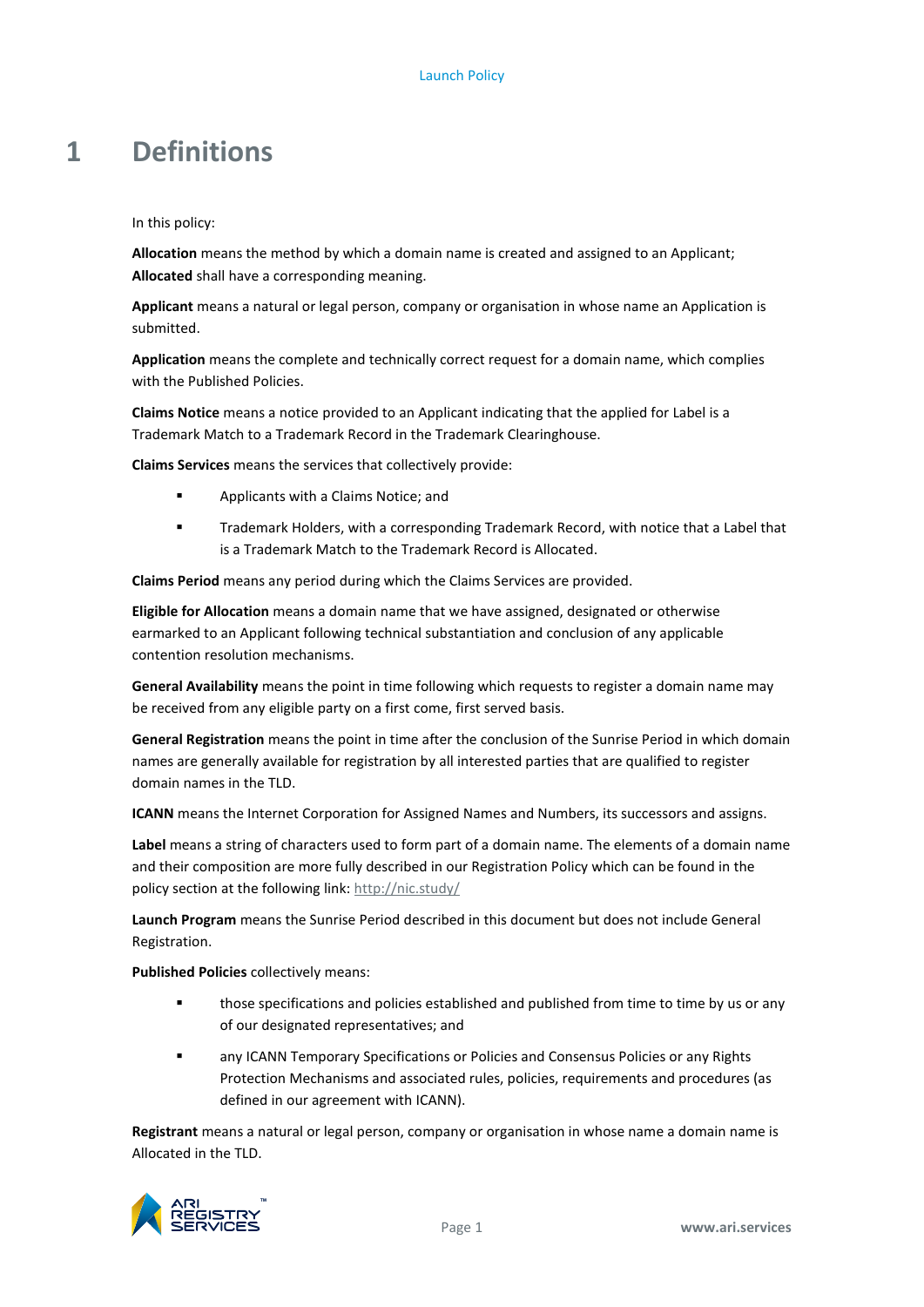**Registrar** means an entity that is authorised to offer domain name registration services in relation to the TLD.

**Service** means the services that we provide in relation to the TLD.

**SMD File** means the Signed Mark Data file provided by the TMCH Sunrise and Claims Operator to a holder of a Validated Mark which is encoded with information such as the Labels that may be Allocated during a Sunrise Period.

**Sunrise Eligibility Requirements** means the requirements outlined in this policy that an Applicant must meet to participate in the Sunrise Period.

**Sunrise Period** means the period during which Sunrise-Eligible Rights Holders have the opportunity to submit an Application for a domain name in the TLD prior to General Registration.

**Sunrise Registration** means a domain name Allocated to a Sunrise-Eligible Rights Holder and applied for during the Sunrise Period.

**Sunrise-Eligible Rights Holders** means Trademark Holders who have been issued with a SMD File from the TMCH Sunrise and Claims Operator and meet the Sunrise Eligibility Requirements specified in this policy.

**TLD** means Top Level Domain and for the purpose of this policy shall mean .study.

**TMCH Sunrise and Claims Operator** means the providers appointed by ICANN to serve as the Trademark Clearinghouse by accepting, authenticating, validating and facilitating the transmission of information related to certain trademarks.

**Trademark Clearinghouse Guidelines** means the guidelines which can be found at the following link [www.trademark-clearinghouse.com](http://www.trademark-clearinghouse.com/) (as may be updated from time to time) which provide an overview of the requirements for the inclusion of trademarks in the Trademark Clearinghouse and the issuance of a SMD File.

**Trademark Clearinghouse** means the central repository for information to be authenticated, stored, and disseminated, pertaining to the rights of Trademark Holders.

**Trademark Holde**r means holders of marks that have been verified by the TMCH Sunrise and Claims Operator as meeting the requirements specified in the Trademark Clearinghouse Guidelines.

**Trademark Match** means that a Label is a match to a trademark, as described in the Trademark Clearinghouse Guidelines.

**Trademark Record** means a complete and correct set of information concerning a trademark or other mark submitted to the Trademark Clearinghouse.

**Validated Mark** means a mark that has been verified by the TMCH Sunrise and Claims Operation as meeting the requirements specified in the Trademark Clearinghouse Guidelines including those relating to proof of use.

**We**, **us** and **our** means Open Universities Australia Pty Limited ACN 053 431 888 or our designated representatives.

**You** and **your** means the person or entity receiving or accessing the Service.

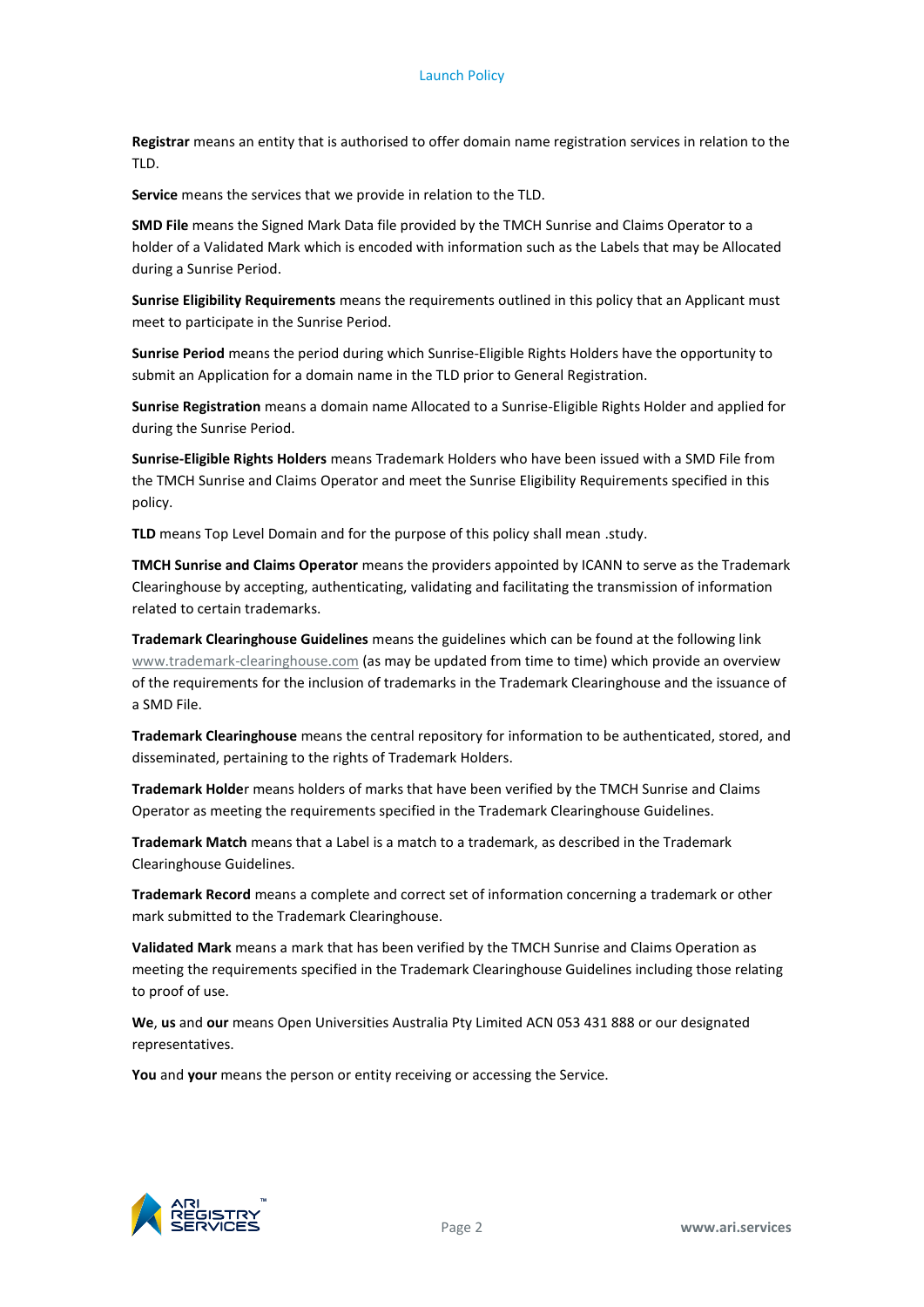# <span id="page-6-0"></span>**2 About this document**

This document describes our Launch Policy. Document Identifier: STU-LAU-001 Publication Date: 03 August 2015 Status: CURRENT

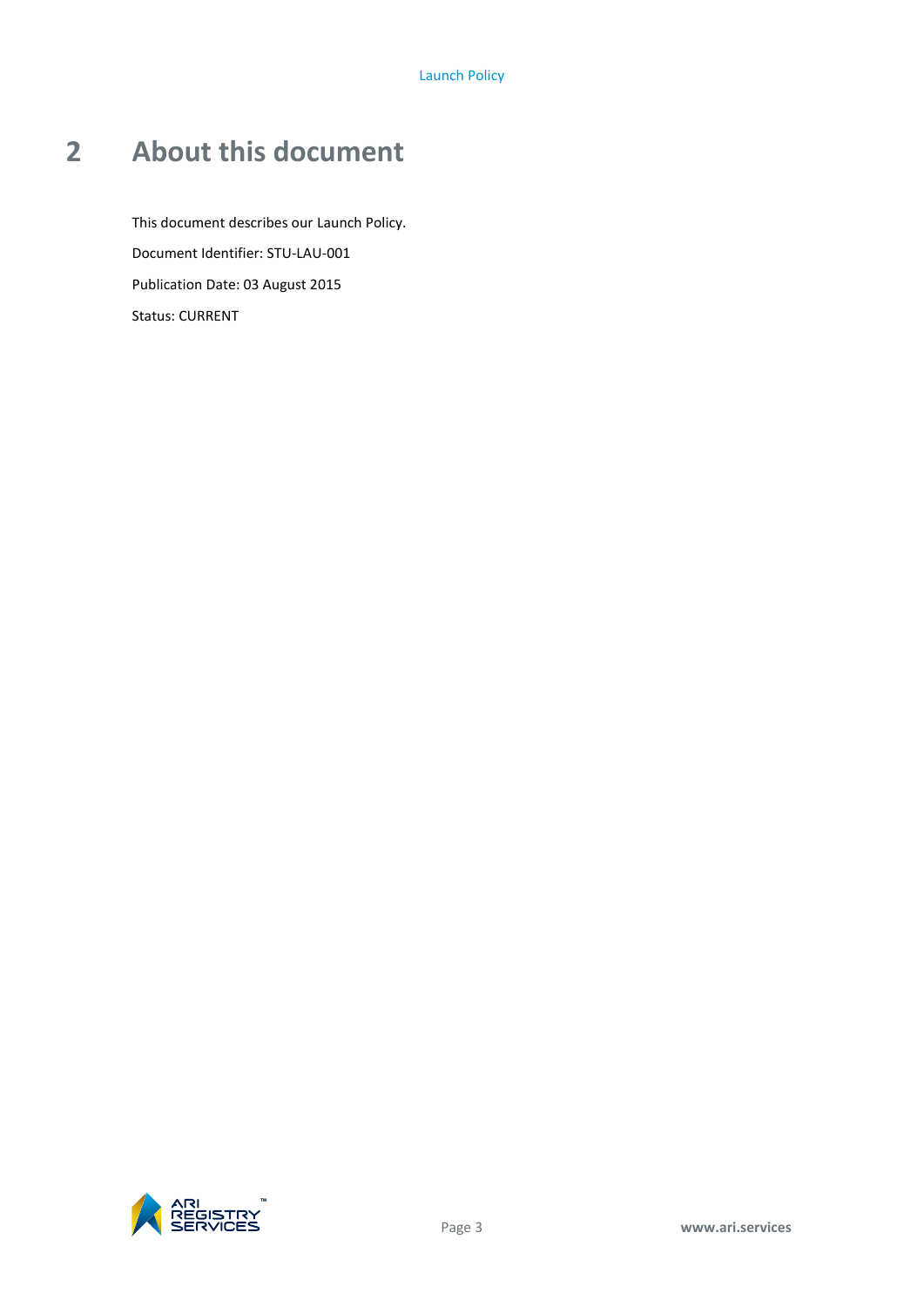# <span id="page-7-0"></span>**3 Purpose**

The purpose of this document is to describe our policy for the Launch Program of the TLD.

This Launch Program was designed to facilitate a fair, orderly and equitable introduction for the TLD, whilst granting priority to certain rights holders. Additionally, it will act as a deterrent to abusive and bad faith registrations.

The launch policy describes, amongst other things:

- the terms by which eligible parties may submit an Application during the Launch Program; and
- the manner in which Applications will be processed, validated and Allocated.

This policy applies to:

- **Philter-** persons or entities submitting an Application; and
- **Registrars.**

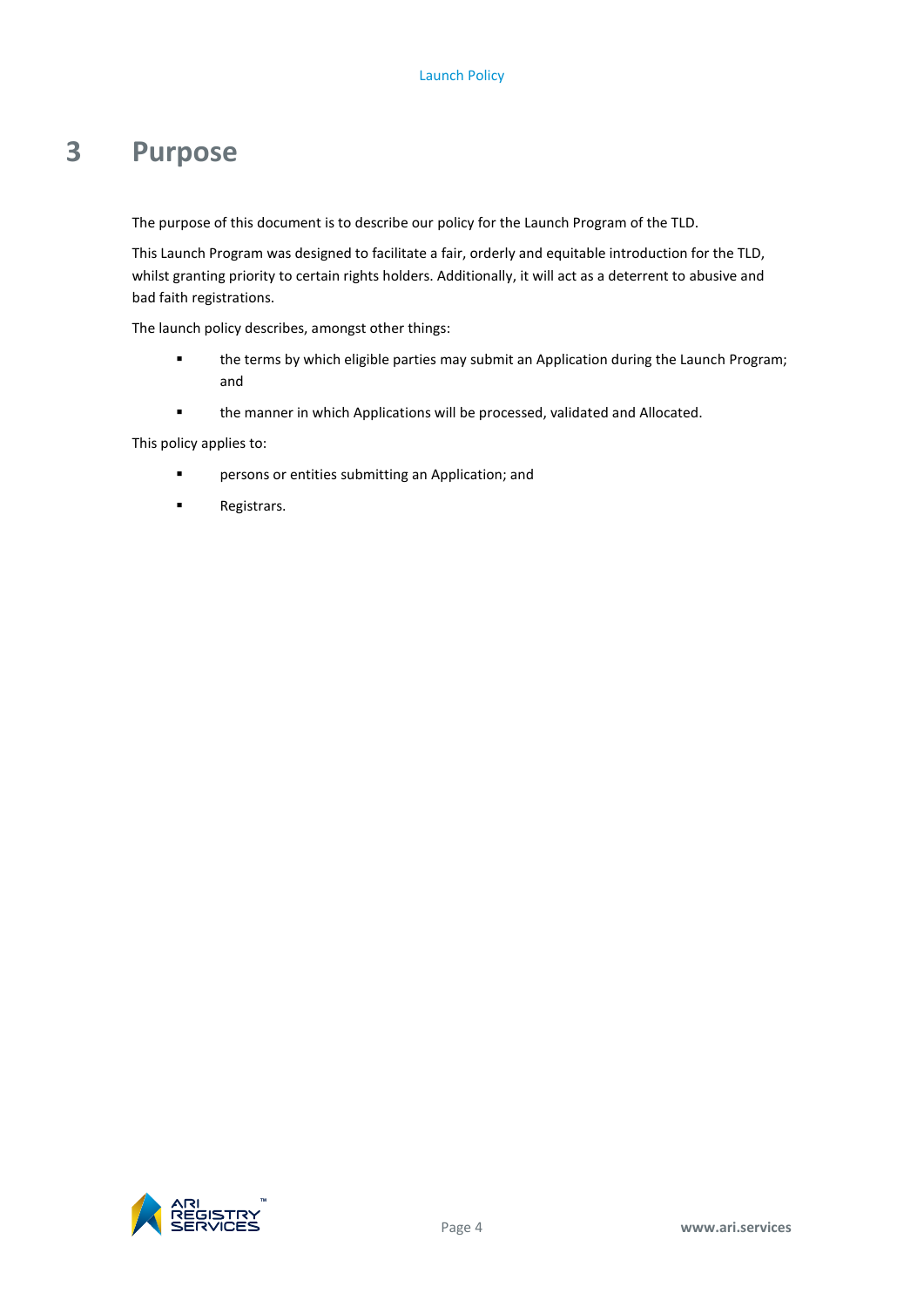# <span id="page-8-0"></span>**4 Policy statement**

# **4.1 Introduction to our Launch Program**

<span id="page-8-1"></span>The Launch Program was designed to:

- **F** provide certain protections to the various entities described in this policy;
- **Example 1** comply with ICANN's requirements for the TLD; and
- **Phinciple 3** prioritise certain Applications for domain names.

The Launch Program will consist of a number of different periods, each of which is described in this policy. Specific information and requirements for those wishing to participate in the launch of the TLD are detailed in relation to each of those periods.

### **Background to the launch program**

ICANN requires that we, in our management of the TLD, implement certain Rights Protection Mechanisms (often referred to as RPMs) to discourage or prevent registration of domain names that violate or abuse another party's legal rights.

Rights Protection Mechanisms may exist in different forms dependant on the stage or period of operation of the TLD. Some Rights Protection Mechanisms exist for a defined period of time, whilst others may subsist or become active as a result of certain conditions.

Details about ICANN's requirements for Rights Protection Mechanisms can be found on the ICANN website at the following link[: http://newgtlds.icann.org/en/about/trademark-clearinghouse](http://newgtlds.icann.org/en/about/trademark-clearinghouse)

# **About us, Rights Protection Mechanisms and the Trademark Clearinghouse**

ICANN has established the Trademark Clearinghouse and associated processes and procedures so that we can comply with our obligation to implement Rights Protection Mechanisms.

ICANN has appointed providers, the TMCH Sunrise and Claims Operator(s), to operate the Trademark Clearinghouse. Our implementation of the Service has been integrated and tested with the TMCH Sunrise and Claims Operator. Information about the Trademark Clearinghouse and the TMCH Sunrise and Claims Operator can be found at the following link:<http://trademark-clearinghouse.com/>

Where applicable our role is to verify the information provided by a Registrar to us, with that information that is contained in the Trademark Clearinghouse. We do not make any decisions about the validity or use of a mark or its inclusion in the Trademark Clearinghouse.

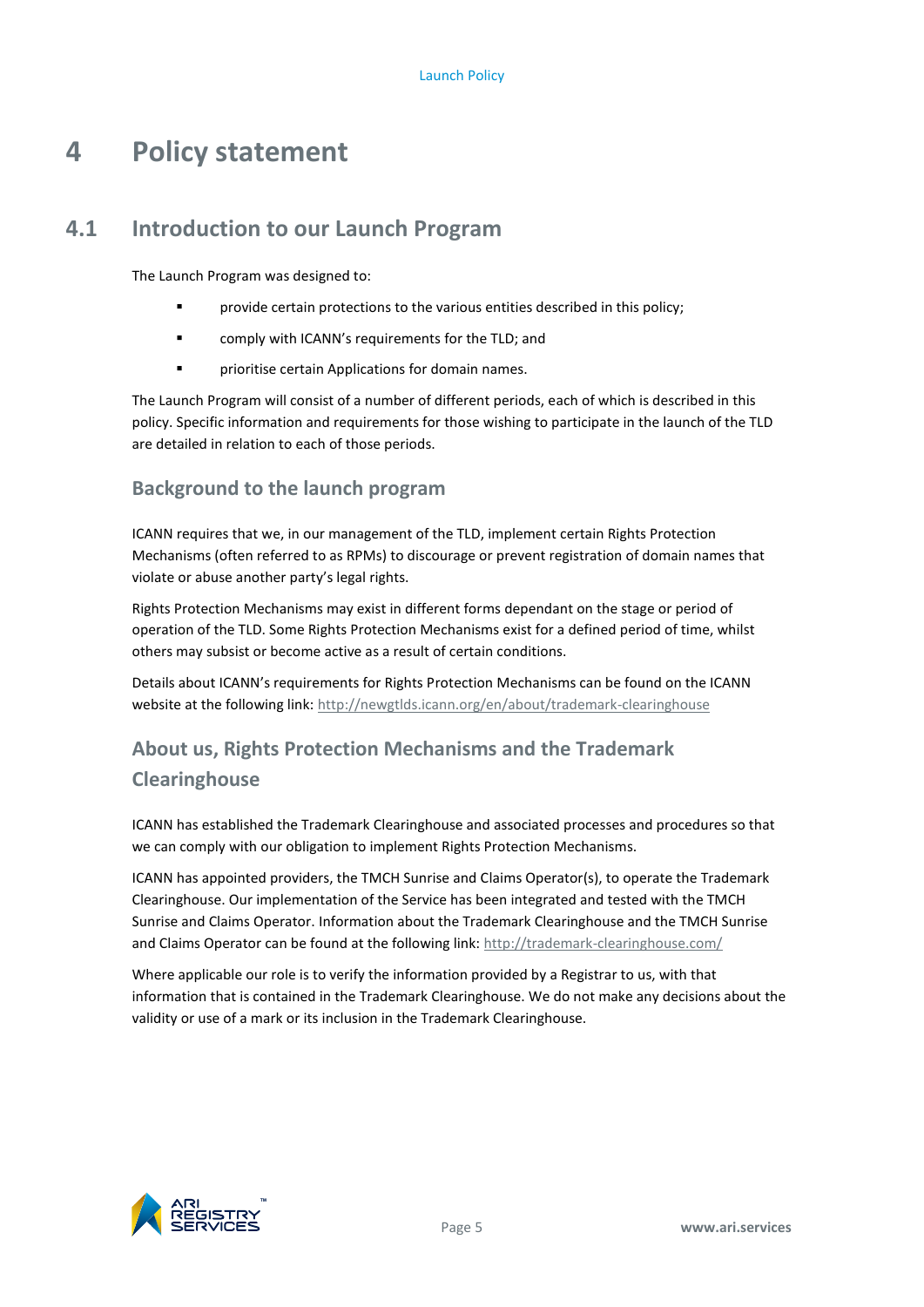# **The Launch Program overview**

The following diagram illustrates the timing of the Sunrise Period, General Availability and General Registration:



# **GENERAL AVAILABILITY**

The following is a brief overview of each of the periods that will be implemented in launching the TLD. These periods are described in greater detail in the relevant sections of this document.

|                                | Commencement<br>Date/Time in UTC | <b>Claims Period</b>                                      | Duration in<br><b>Calendar Days</b> | <b>Conclusion</b><br>Date/Time  | Registration<br><b>Term (Years)</b> |
|--------------------------------|----------------------------------|-----------------------------------------------------------|-------------------------------------|---------------------------------|-------------------------------------|
| <b>Sunrise Period</b>          | 11 August 2015<br>at 16:00 UTC   | No                                                        | 60                                  | 10 October 2015<br>at 15:59 UTC | $1-10$ years                        |
| General<br><b>Registration</b> | 14 October 2015<br>at 16:00 UTC  | Yes - concludes<br>on 12 January<br>2016 at 15:59<br>UTC. | Ongoing                             | Ongoing                         | $1-10$ years                        |

### **Launch Program period descriptions**

#### **Sunrise Period overview**

#### **What is a Sunrise Period?**

A Sunrise Period operates to allow entities that meet defined criteria the ability to submit an Application for a domain name in the TLD.

In order to meet ICANN's requirements, the Sunrise Period for the TLD will be restricted to Sunrise-Eligible Rights Holders.

Where there are multiple Applications for the same domain name during the Sunrise Period these will be resolved by auction at the conclusion of the Sunrise Period.

#### **How does a Sunrise Period operate?**

In order to participate in a Sunrise Period the Sunrise-Eligible Rights Holder must:

- have met all the requirements to obtain a SMD File as described in the Trademark Clearinghouse Guidelines;
- meet any of the additional requirements that we have described in this document or any other policy issued by us;
- at the time of submitting an Application provide the SMD File received from the TMCH Sunrise and Claims Operator; and
- only submit an Application for a Label contained in the SMD File.

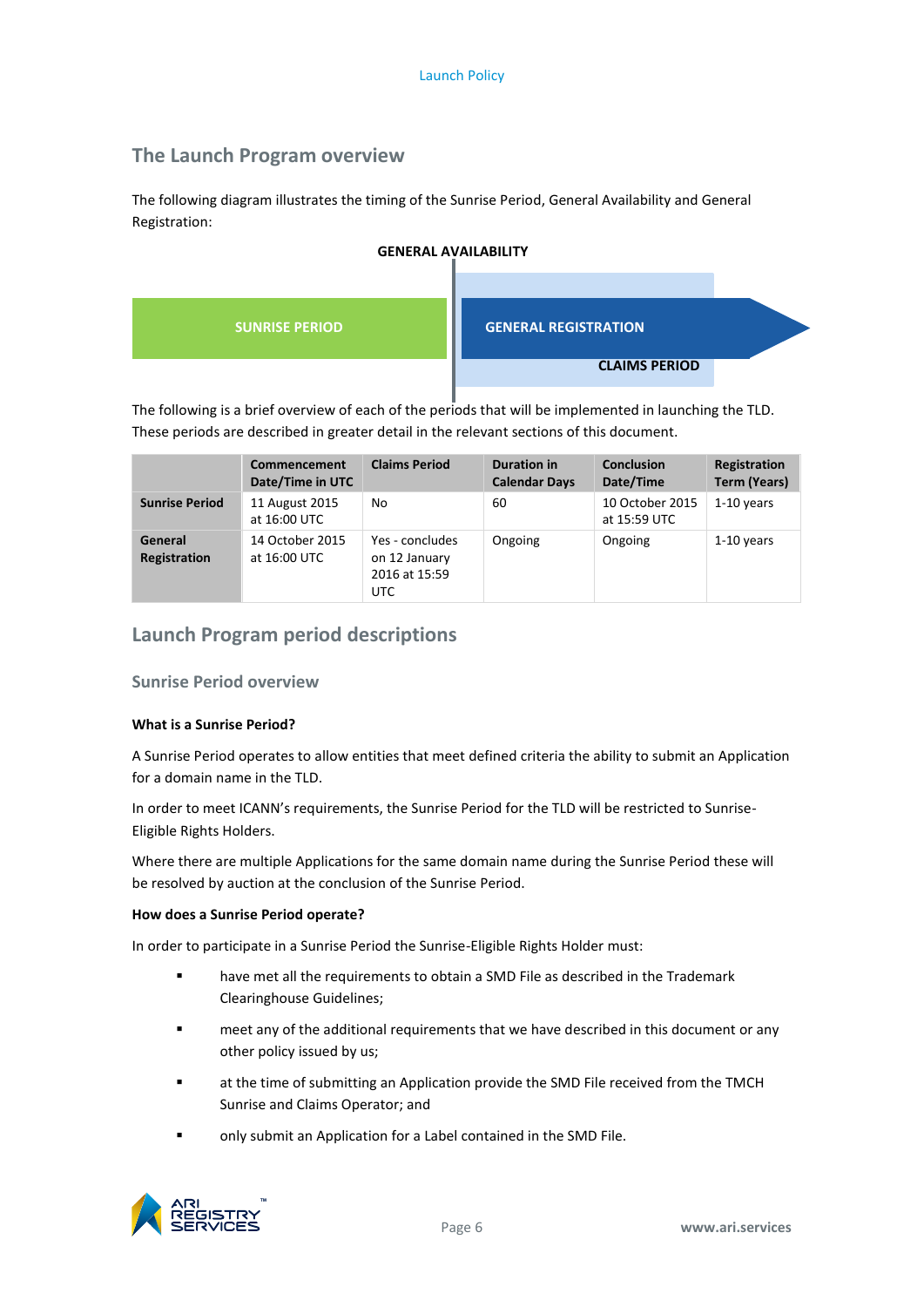We will perform verification of the SMD File and confirm that the applied for Label is contained in the SMD File.

Where verification of the SMD File fails or the applied for Label is not contained in the SMD File, that Application will be rejected.

#### **When will a Sunrise Period operate for the TLD?**

The Sunrise Period will be in effect from the date so described in the Launch Program overview.

#### **Notice and duration**

Once commenced, we may extend the duration of the Sunrise Period at our discretion. Where the Sunrise Period is extended we will provide such notice to you on our website and via any other means we deem appropriate.

#### **Claims Period overview**

#### **What is a Claims Period?**

In order to meet ICANN's requirements, Claims Periods will operate at certain stages during our Launch Program for the TLD.

Throughout the time when a Claims Period operates, during the process of making an Application for a domain name, the Applicant will be notified (via a Claims Notice) if the applied for Label is a Trademark Match to a Trademark Record in the Trademark Clearinghouse. Where that Label is Allocated, the Trademark Holder with the corresponding Trademark Record will be notified of such by the TMCH Sunrise and Claims Operator.

#### **How does a Claims Period operate?**

The Claims Notice forms part of the process of submitting an Application for a domain name, and the Applicant for the domain name will be required to acknowledge the information contained within the Claims Notice before processing the Application.

#### **When will a Claims Period operate for the TLD?**

The Claims Period will be in effect during the first 90 calendar days after the commencement of General Registration.

The Claims Period will be in effect from the date so described in the Launch Program overview.

#### **Notice and duration**

Once commenced we may extend the duration of the Claims Period. Where the Claims Period is extended we will provide such notice to you on our website and via any other means we deem appropriate.

# <span id="page-10-0"></span>**4.2 Basic requirements of an application**

Applications for domain names are subject always to the eligibility requirements of the TLD. These requirements can be found in this policy and our Registration Policy at the following link: [http://nic.study/.](http://nic.study/)

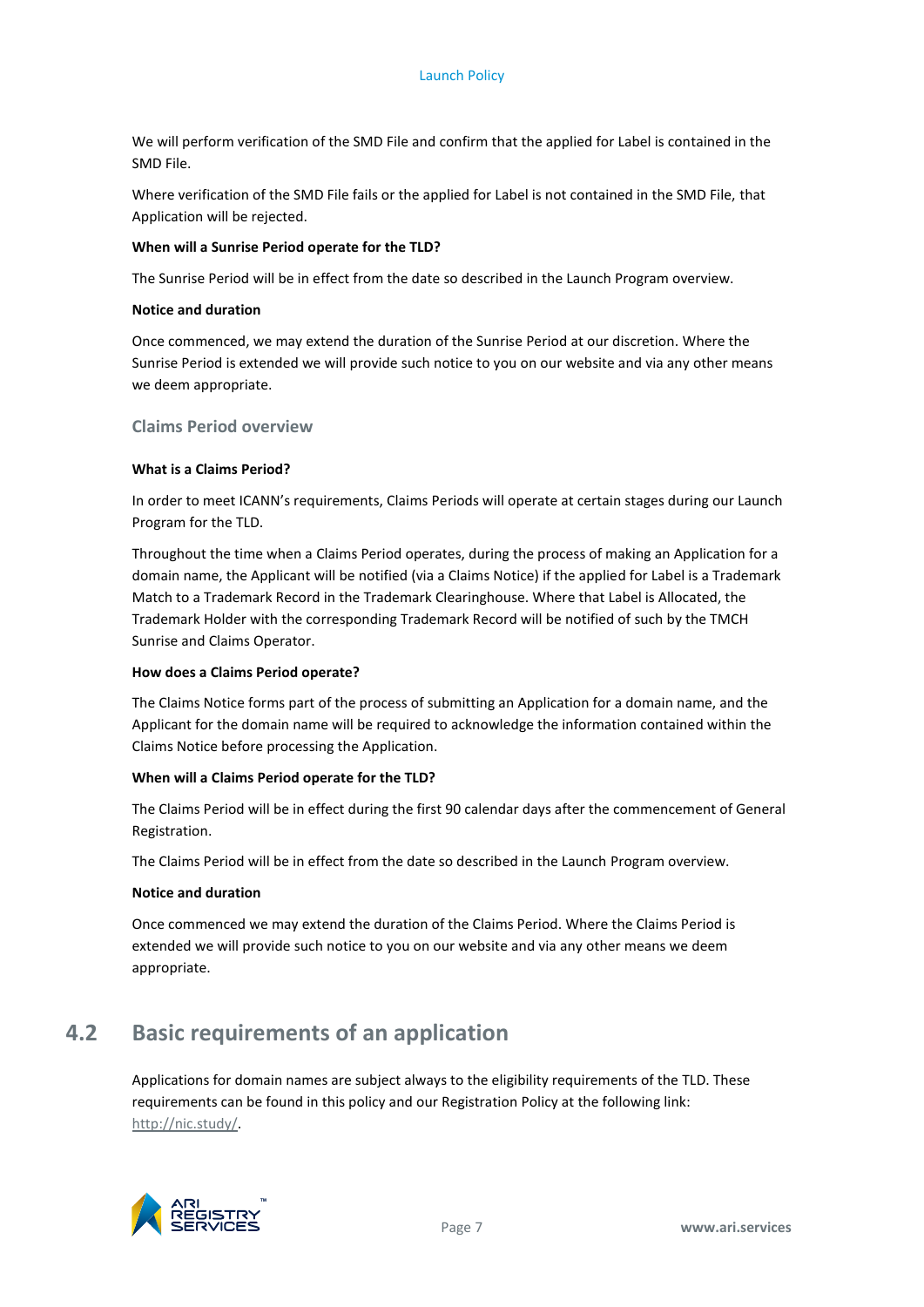In submitting an Application you acknowledge that the Application, and if successful the subsequent Allocation of the domain name, are subject to the Published Policies.

In addition to the information that may be required by ICANN, the TMCH Sunrise and Claims Operator, and the Registrar, Applicants must supply any information regarding a domain name that may be required by us, as described in the Published Policies.

All Applications must specify the period under which the Application is being submitted and contain any such information that is required of that period as described in this policy.

Applications may only be submitted once the period to which the Application relates has commenced.

Successful Applicants must enter into an agreement for the domain name with their chosen Registrar.

### **Availability of domain names**

All Applications for domain names are subject to the requested domain name's availability.

During any of the periods described in this policy a domain name may:

- **be reserved or restricted: or**
- **have been previously Allocated; or**
- be eligible for Allocation to another entity; or
- **•** be the subject of an Application that is being currently being processed by the auction provider.

Our Registration Policy describes the types of Labels that will be reserved or restricted in the TLD.

### **Premium domain names**

We may, at our discretion, reserve certain domain names that will be made available for registration through an auction process or at a premium fixed price.

Such domain names may be subject to a premium registration fee that is independent of any fee paid at auction.

Our Registration Policy which describes our treatment of premium names can be found at the following link[: http://nic.study/.](http://nic.study/)

### **Processing of Applications**

Applications for domain names will be processed by us at the conclusion of the relevant period of the Launch Program.

We will perform technical substantiation of information received in relation to an Application with the TMCH Sunrise and Claims Operator.

For the purpose of processing Applications for domain names, all Applications received during the Launch Program will be deemed to have been received at the conclusion of the period to which they relate.

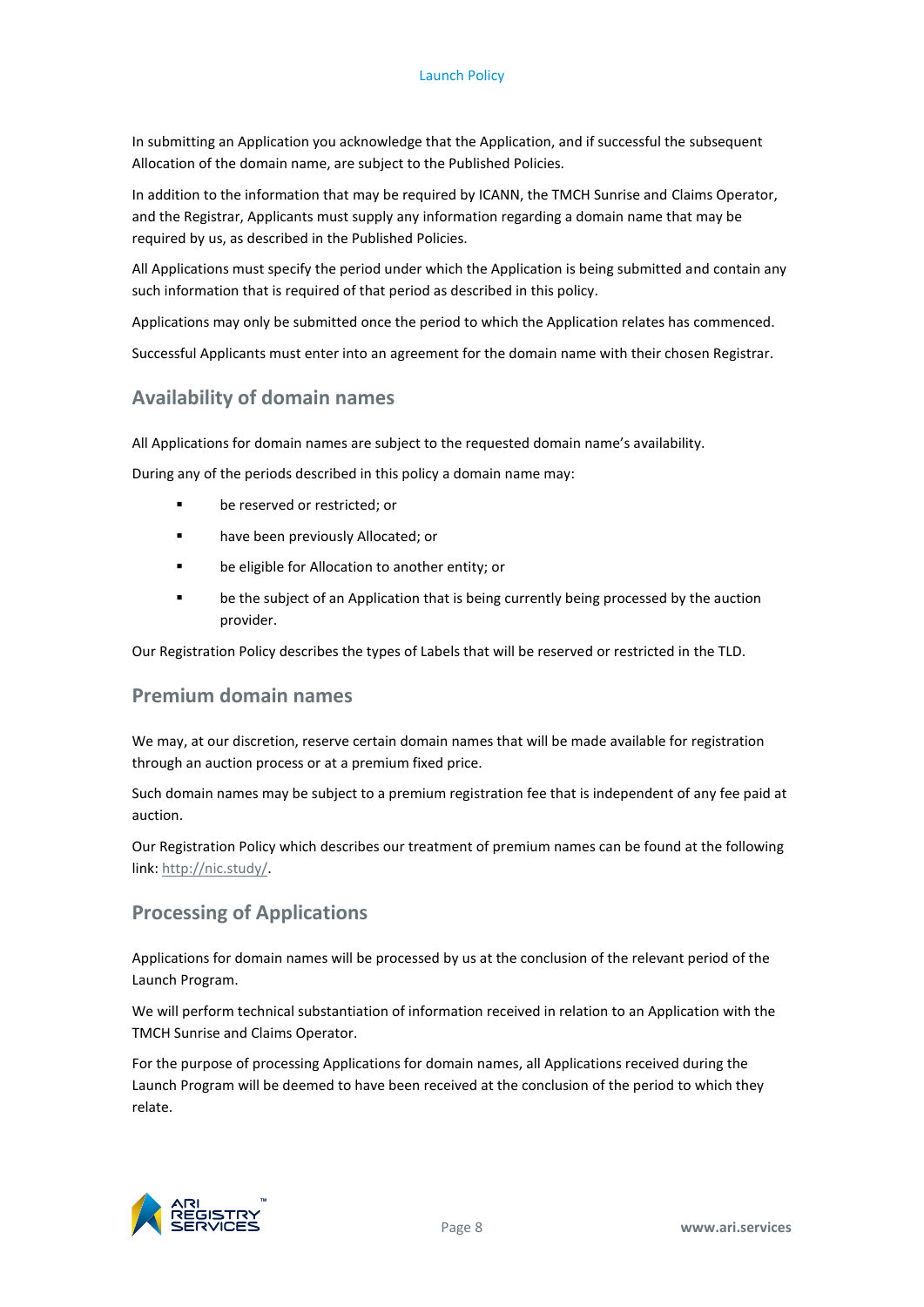# **Making domain names Eligible for Allocation**

#### **Overview**

For each of the periods described during the Launch Program, we will determine if there is more than one Application for the same domain name.

Where there are multiple Applications for the same domain name during any given period, and each of the Applications meets the requirements of our policy, then those Applications will be subject to the contention resolution mechanism described in relation to that period.

We will make domain names Eligible for Allocation according to the order of precedence.

#### **Un-Allocated Applications**

Where an Application is not Allocated within 120 calendar days of being made Eligible for Allocation, that Application shall be considered abandoned and the applied for domain name may:

- **Become available in:** 
	- A subsequent period as described in this policy; or
	- General Registration; or
- Be reserved or restricted by us, subject to this and any other applicable policy issued by us or ICANN.

# **Our policy and your representations and warranties**

All domain names or Applications for domain names as the case may be, are subject to our policies and policies, procedures and requirements as issued by ICANN.

Our policy documents can be found in the policy section of our website at the following link: [http://nic.study/.](http://nic.study/)

Without limiting any other agreement or policy, by submitting an Application for a domain name an Applicant will be deemed to have warranted that:

- **Example 1** it has the authority to make an Application;
- the information provided is current, complete and accurate, and the Applicant agrees to correct and update the information to ensure it remains current, complete and accurate;
- any information the Applicant may have provided to the TMCH Sunrise and Claims Operator is true and correct; and
- where the Application relates to a Sunrise Period, to the best of the Applicant's knowledge the requested Label is a Trademark Match to the Validated Mark.

The Applicant and the Registrar understand and acknowledge:

- that the act of submitting an Application for a domain name in no way guarantees the domain name will be Allocated to the Applicant;
- that, where multiple Applications are received for a domain name, those Applications may be subject to the contention resolution mechanisms as described in this policy which may

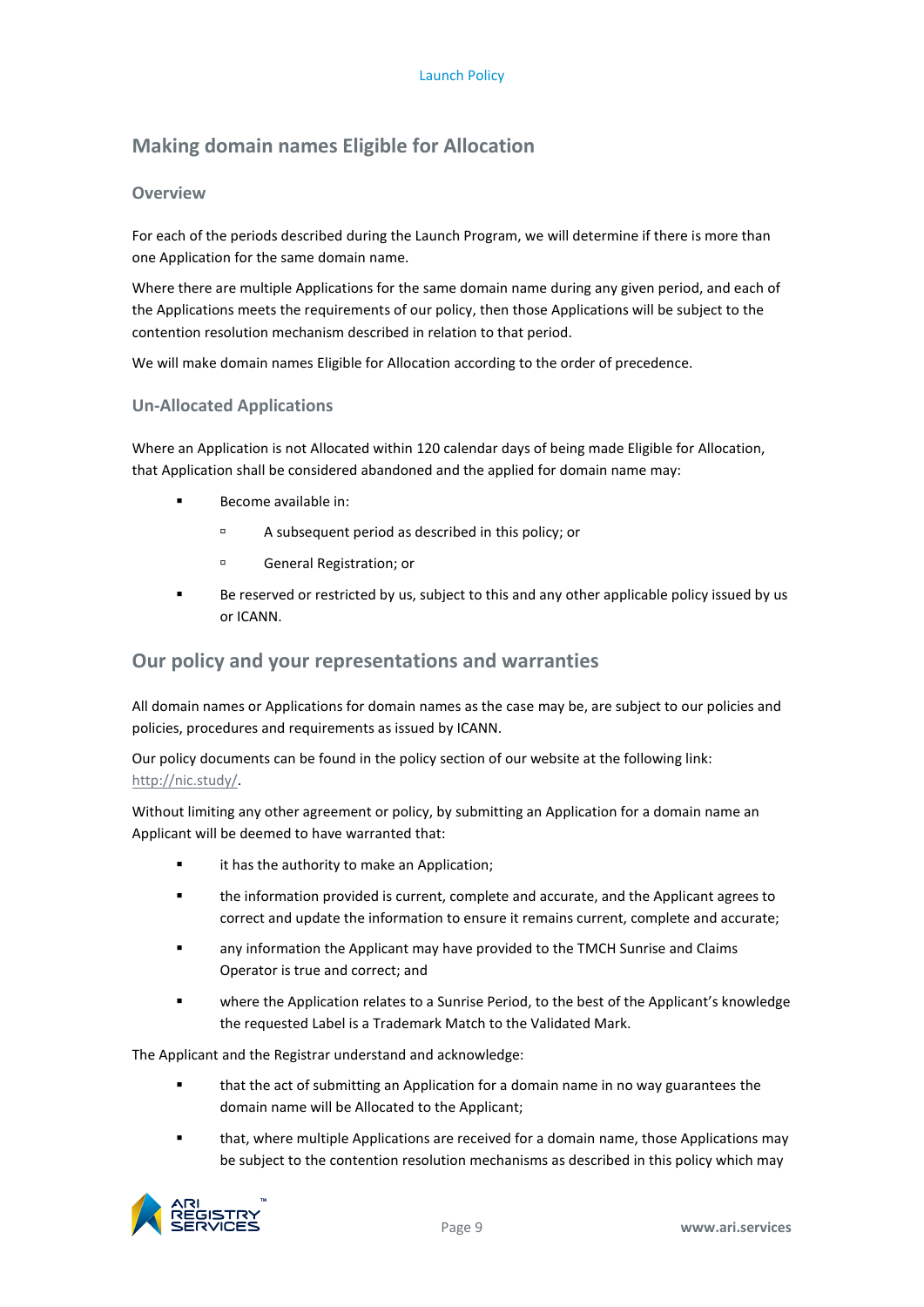include auctions or the rejection of an Application, and agree to the terms of those mechanisms;

- that the fees in relation to a domain name are separate to any fee paid in relation to the auction process; and
- That we may prevent an Applicant from making an Application and registering or renewing a domain name where that Applicant has been found to be in breach of our policy.

By submitting an Application for a domain name the Applicant and the Registrar agree:

- to be subject to the Published Policies, and acknowledge that any domain name may be subjected to a dispute resolution process, and that the outcome of such process may result in the domain name registration being transferred to another entity, being suspended or cancelled;
- that we reserve the right to deny any Application, or cancel, lock, place on hold, transfer or delete any domain name or transaction that we deem necessary, in our sole discretion:
	- to protect the integrity and stability of the Service;
	- to comply with our obligations;
	- to comply with any applicable laws, government rules or requirements, requests of law enforcement, or in compliance with any dispute resolution policies or process;
	- to avoid any liability, civil or criminal, on our part, as well as our affiliates, subsidiaries, officers, directors, employees and subcontractors;
	- to ensure compliance with the Published Policies;
	- for the non-payment to us of any fee; or
	- to correct mistakes made by us or any Registrar, or any of its service providers in connection with an Application or a domain name.
- to indemnify and keep us (including our employees, agents and subcontractors) fully indemnified from and against all suits, actions, claims, demands, losses, liabilities, damages, costs and expenses, that may be made or brought against or suffered or incurred by us, arising out of or in connection in any way, with your breach of any policy or agreement that you may have with us.

# <span id="page-13-0"></span>**4.3 Operation of the Sunrise Period**

#### **Eligibility**

Participation in the Sunrise Period is restricted to Applicants who meet the following Sunrise Eligibility Requirements.

The Applicant must:

- **EXECT** make an Application for the domain name via their chosen Registrar;
- **F** have been issued with an SMD File from the TMCH Sunrise and Claims Operator; and

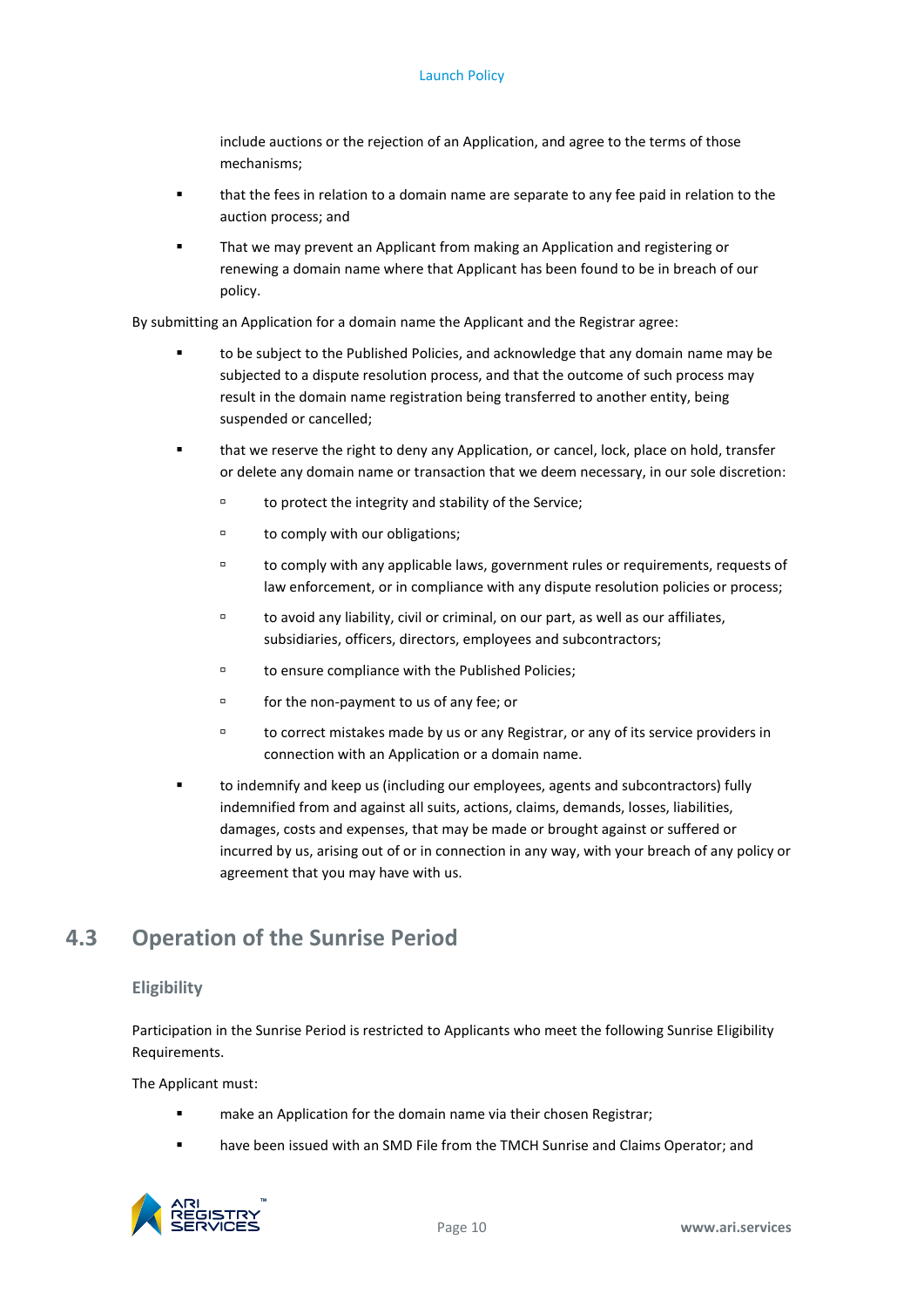comply with the eligibility requirements of the TLD as described in our Registration Policy which can be found at the following link: [http://nic.study/.](http://nic.study/)

As described in the Trademark Clearinghouse Guidelines that may be found at the following link [www.trademark-clearinghouse.com](http://www.trademark-clearinghouse.com/) and reproduced in part below, a SMD File will be issued by the TMCH Sunrise and Claims Operator to the holder of a word mark that:

- is nationally or regionally registered and for which proof of use (which can be a declaration and a single specimen of current use) was submitted to, and validated by, the TMCH Sunrise and Claims Operator;
- **nas been court-validated; or**
- has been specifically protected by a statute or treaty currently in effect and that was in effect on or before 26 June 2008.

For further information on how to obtain an SMD File please see the Trademark Clearinghouse Guidelines that may be found at the following link: [www.trademark-clearinghouse.com.](http://www.trademark-clearinghouse.com/)

#### **Registration term**

A domain name Allocated as a result of a Sunrise Period may be created for a term of between 1- 10 years.

#### **Contention resolution**

Where there are multiple Applications for the same domain name as a result of the Sunrise Period these Applications will proceed to auction. The auction will be conducted in accordance with the auction rules published at the following link[: http://auction.nic.study/.](http://auction.nic.study/)

Any auction fees, charges and the final bid price for the domain name will be the responsibility of the Applicant.

Where notified of the result of an auction we will classify the domain name as Eligible for Allocation to the successful bidder.

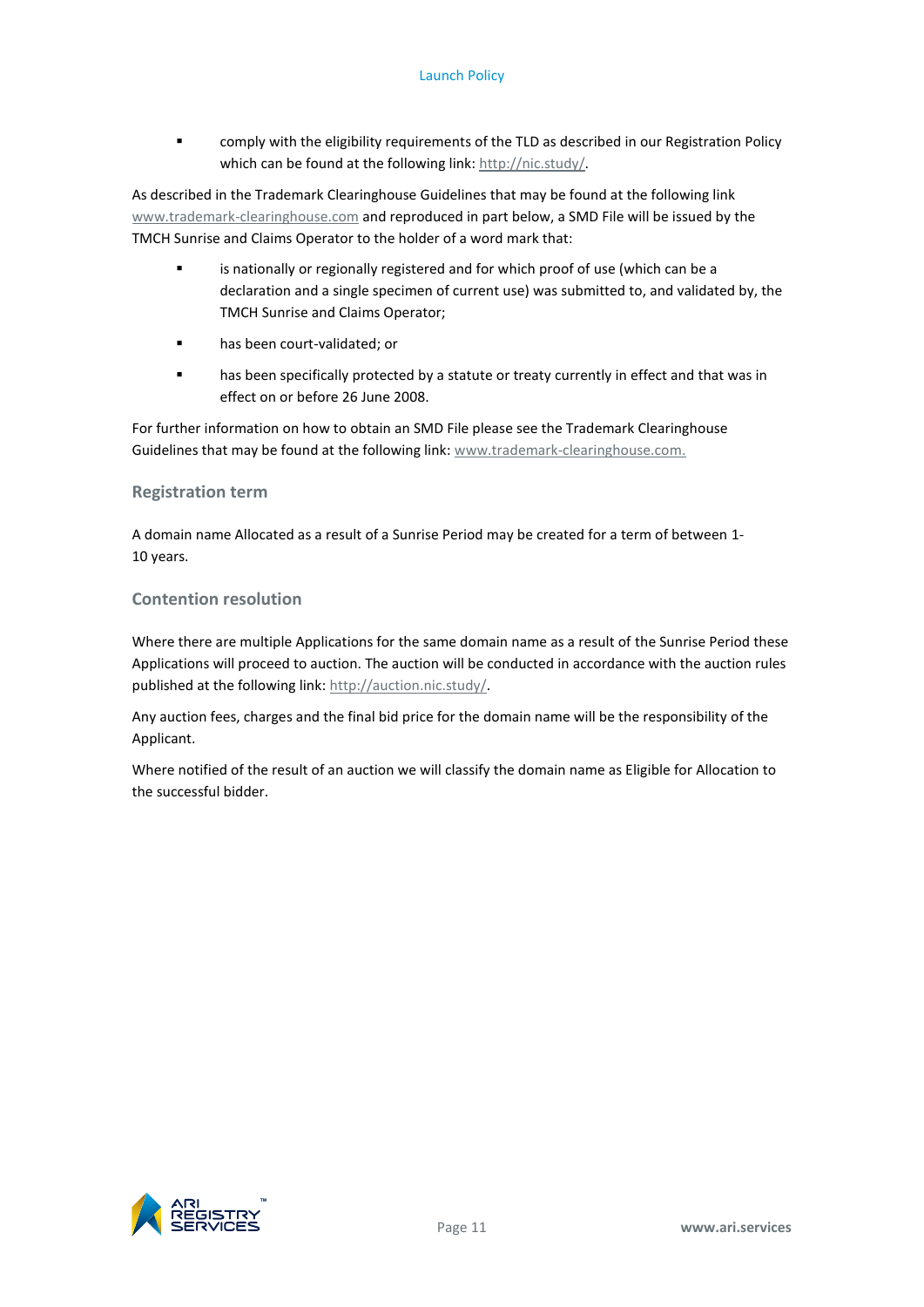# <span id="page-15-0"></span>**5 Definition and review**

This document has been prepared and published to represent our policy regarding the administrative and technical management of the TLD.

All domain names in the TLD are subject to the Published Policies. It is your responsibility to ensure that you read and understand these policies as they apply to you. We may discontinue or amend any part or the whole of this policy from time to time at our absolute discretion.

Further policy and procedure in relation to the TLD can be found at the following link[: http://nic.study/.](http://nic.study/)

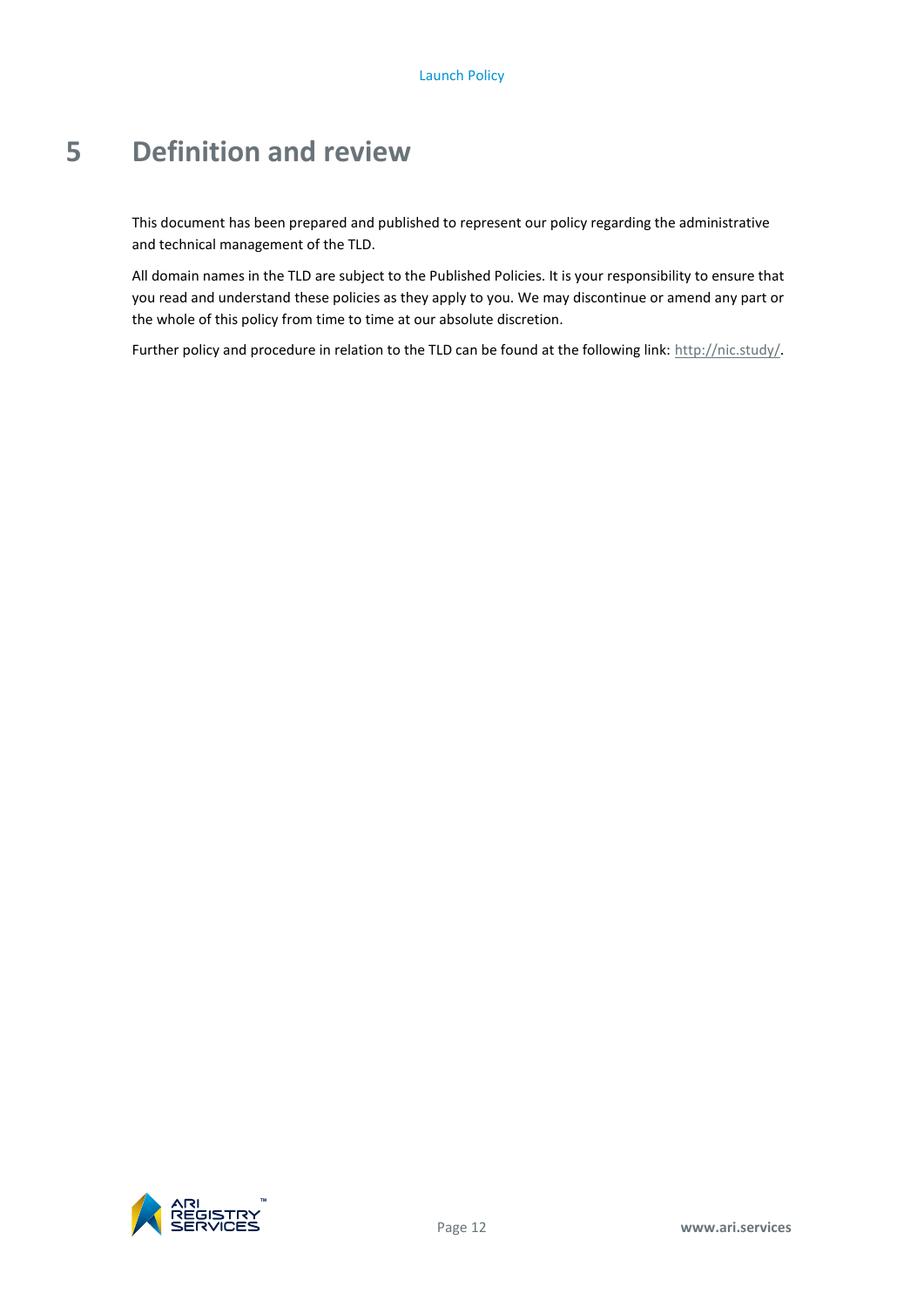#### **AusRegistry International Pty Ltd, trading as ARI Registry Services ABN 16103729620 ACN 103729620 A Bombora Technologies company**

#### **Definitions**

We, us and our means any or all of the Bombora Technologies Pty Ltd group of companies, their related entities and their respective officers, employees, contractors or sub-contractors.

#### **Disclaimer**

This document has been produced by us and is only for the information of the particular person to whom it is provided (the Recipient). This document is subject to copyright and may contain privileged and/or confidential information. As such, this document (or any part of it) may not be reproduced, distributed or published without our prior written consent.

This document has been prepared and presented in good faith based on our own information and sources which are believed to be reliable. We assume no responsibility for the accuracy, reliability or completeness of the information contained in this document (except to the extent that liability under statute cannot be excluded).

To the extent that we may be liable, liability is limited at our option to replacing, repairing or supplying equivalent goods or paying the cost of replacing, repairing or acquiring equivalent, or, in the case of services, re-supplying or paying the cost of having such re-supplied.

#### **Confidentiality Notice**

This document contains commercially sensitive information and information that is confidential to us. This document is intended solely for the named recipient, and its authorised employees, and legal, financial and accounting representatives (collectively, Authorised Recipients).

The recipients of this document must keep confidential all of the information disclosed in this document, and may only use the information for the purpose specified by us for its use. Under no circumstance may this document (or any part of this document) be disclosed, copied or reproduced to any person, other than the Authorised Recipients, without our prior written consent.

#### **Trademarks Notice**

Any of our names, trademarks, service marks, logos, and icons appearing in this document may not be used in any manner by recipients of this document without our prior written consent. All rights conferred under law are reserved.

All other trademarks contained within this document remain the property of their respective owners, and are used only to directly describe the products being provided by them or on their behalf. Their use in no way indicates any relationship between us and the owners of those other trademarks.

#### **Pricing Notice**

Any information or pricing provided in this document is subject to change without notice. Whilst we have compiled this document in good faith, based on what we believe is accurate and up-to-date information, it is possible that the pricing or other information contained in this document may require amendment due to changing market or other circumstances (including product discontinuation, manufacturer price changes, errors, or insufficient or inaccurate information having been provided by the recipient of this document or others, and other external circumstances). Additional charges may also apply for work that is out of scope.

The pricing in this document is based on our standard terms and conditions and is valid for a period of thirty (30) days from the date of this document.